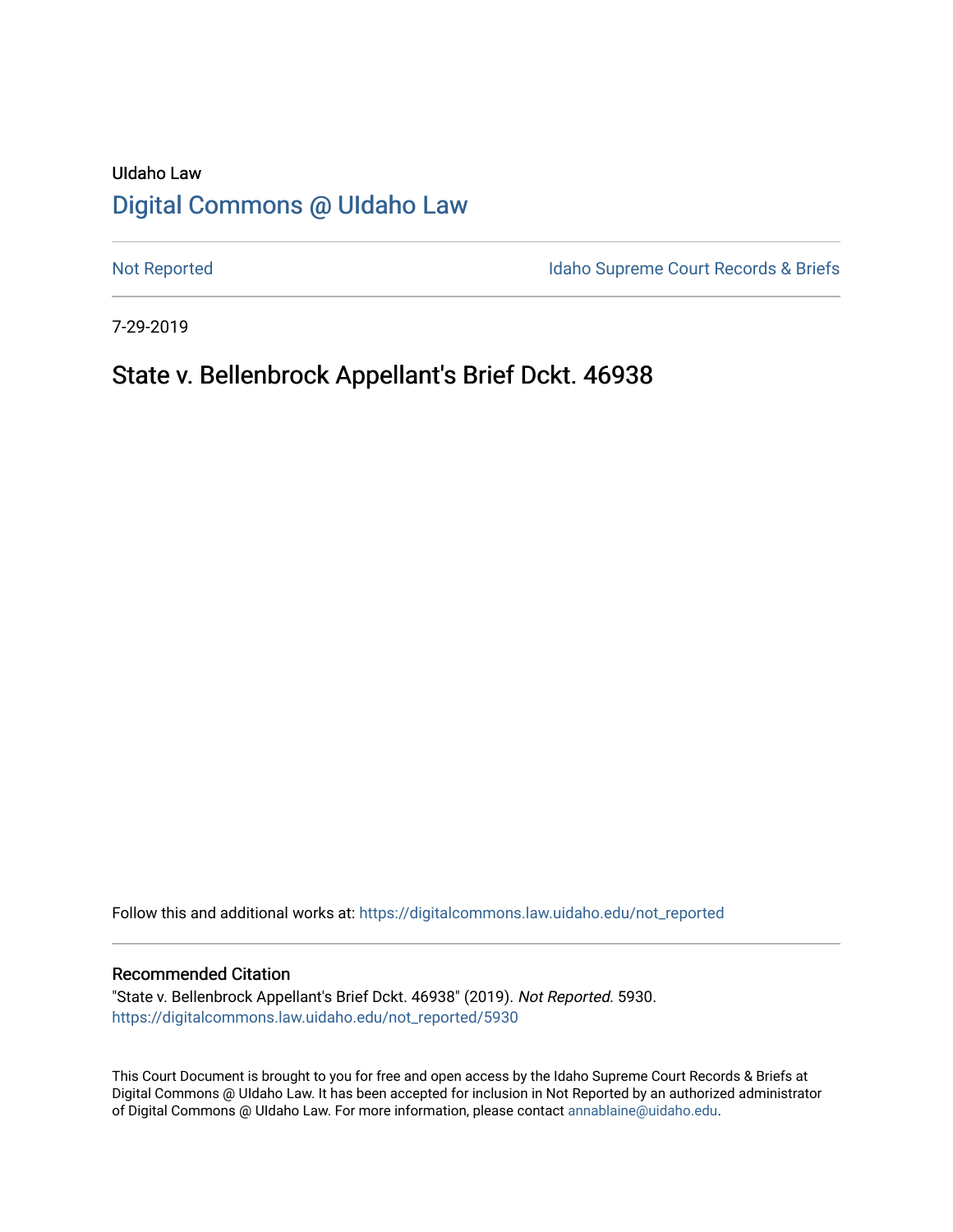Electronically Filed 7/29/2019 11 :44 AM Idaho Supreme Court Karel Lehrman, Clerk of the Court By: Brad Thies, Deputy Clerk

ERIC D. FREDERICKSEN State Appellate Public Defender I.S.B. #6555

ELIZABETH ANN ALLRED Deputy State Appellate Public Defender **I.S.B.** #7259 322 E. Front Street, Suite 570 Boise, Idaho 83702 Phone: (208) 334-2712 Fax: (208) 334-2985 E-mail: documents@sapd.state.id. us

## IN THE SUPREME COURT OF THE STATE OF IDAHO

| STATE OF IDAHO,        |                             |
|------------------------|-----------------------------|
|                        | NO. 46938-2019              |
| Plaintiff-Respondent,  |                             |
|                        | ADA COUNTY NO. CR01-19-1293 |
| V.                     |                             |
|                        |                             |
| CODY ALAN BELLENBROCK, | <b>APPELLANT'S BRIEF</b>    |
|                        |                             |
| Defendant-Appellant.   |                             |
|                        |                             |

## STATEMENT OF THE CASE

Nature of the Case

Cody Alan Bellenbrock appeals from the district court's Judgment of Conviction and Commitment. Mr. Bellenbrock was sentenced to a unified sentence of five years, with one and one-half years fixed. He asserts that the district court abused its discretion in sentencing him to an excessive sentence without giving proper weight and consideration to the mitigating factors that exist in his case.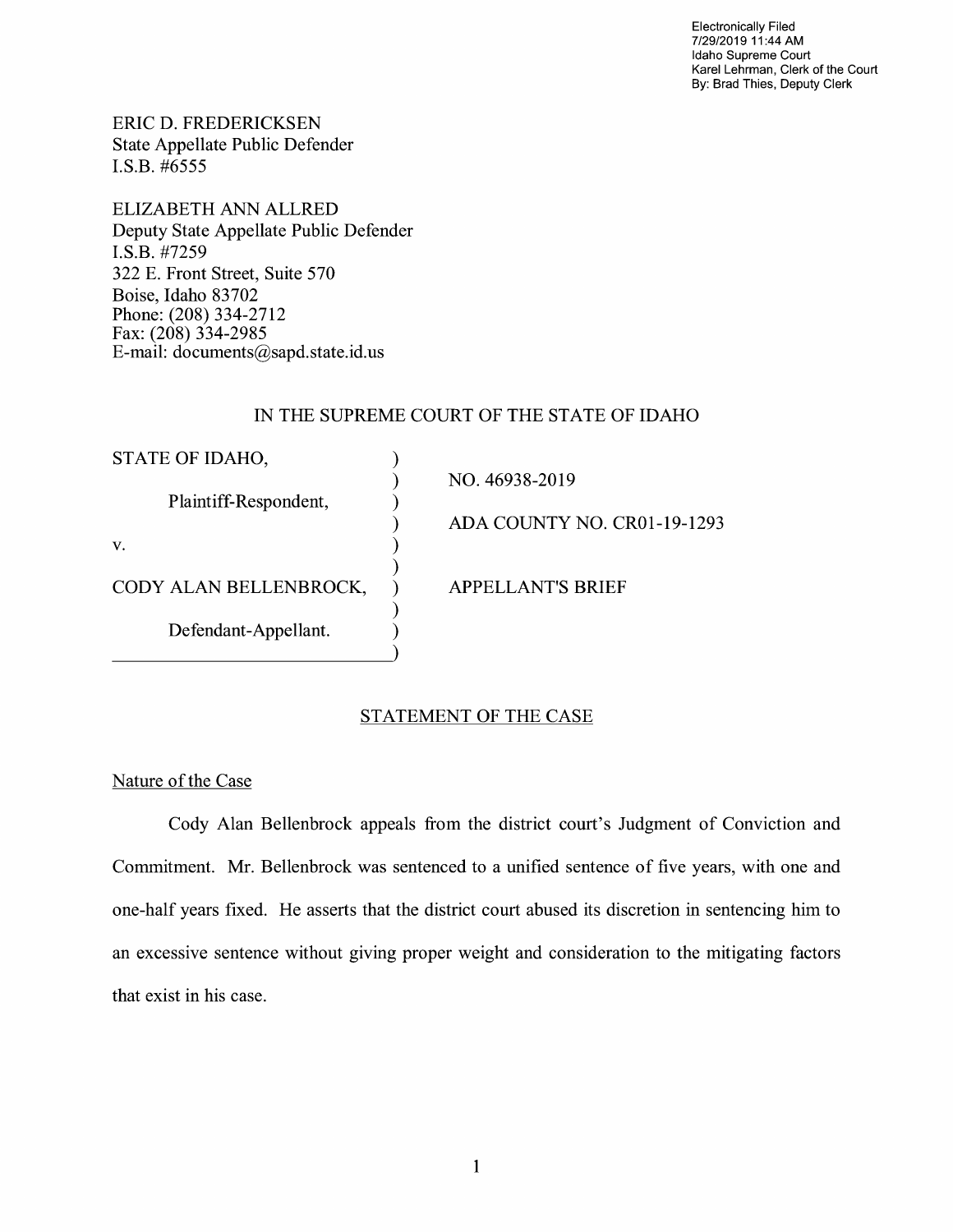### Statement of the Facts & Course of Proceedings

On January 25, 2019, an Information was filed charging Mr. Bellenbrock with possession of a controlled substance, destruction and/or concealment of evidence, possession of drug paraphernalia, and resisting and/or obstructing. (R., pp.26-27.) The charges were the result of a traffic stop conducted after the vehicle Mr. Bellenbrock was driving crossed the center yellow line twice.  $(PSI, p.1.)$ <sup>1</sup> Mr. Bellenbrock admitted that he had used heroin and was then ordered out of the vehicle. (PSI, p.1.) Instead complying with the request of the officer to show him what he had in his hand, Mr. Bellenbrock put the item in his mouth, beginning to ingest the container, and then resisted handcuffing. (PSI, p.2.)

Mr. Bellenbrock entered a guilty plea to possession of a controlled substance and resisting and/or obstructing. (R., p.28.) Pursuant to the plea agreement, the remaining charges were dismissed. (R., p.42.) At sentencing, the prosecution requested the imposition of a unified sentence of five years, with two years fixed, for the possession of a controlled substance charge, and time served for the resisting charge. (Tr., p.21, Ls.16-19.) Defense counsel requested that the district court place Mr. Bellenbrock on probation and allow him to participate in mental health court. (Tr., p.22, L.20 – p.23, L.5.) The district court imposed a unified sentence of five years, with one and one-half years fixed, for the possession of a controlled substance charge, and 110 days for the resisting charge. **(R.,** pp.42-45.) Mr. Bellenbrock filed a Notice of Appeal timely from Judgment of Conviction and Commitment. (R., pp.47-48.)

<sup>&</sup>lt;sup>1</sup> For ease of reference, the electronic file containing the Presentence Investigation Report and attachments will be cited as **"PSI"** and referenced pages will correspond with the electronic page numbers contained in this file.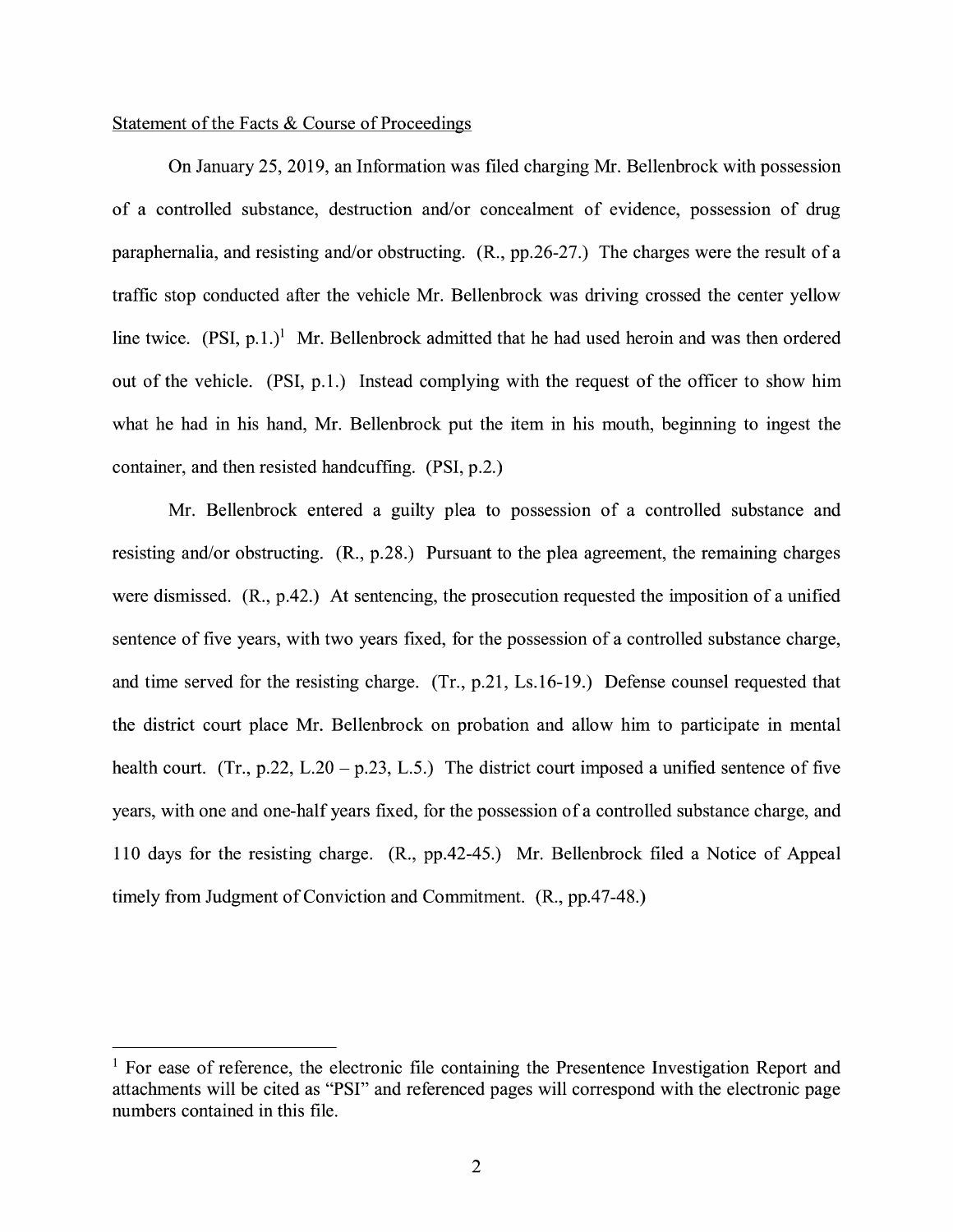#### ISSUE

Did the district court abuse its discretion when it imposed, upon Mr. Bellenbrock, a unified sentence of five years, with one and one-half years fixed, following his plea of guilty to possession of a controlled substance?

#### ARGUMENT

## The District Court Abused Its Discretion When It Imposed, Upon Mr. Bellenbrock, A Unified Sentence Of Five Years, With One And One-Half Years Fixed, Following His Plea Of Guilty To Possession Of A Controlled Substance

Mr. Bellenbrock asserts that, given any view of the facts, his unified sentence of five years, with one and one-half years fixed, is excessive. Where a defendant contends that the sentencing court imposed an excessively harsh sentence, the appellate court will conduct an independent review of the record giving consideration to the nature of the offense, the character of the offender, and the protection of the public interest. *See State v. Reinke,* 103 Idaho 771 (Ct. App. 1982).

The Idaho Supreme Court has held that, "'[w]here a sentence is within statutory limits, an appellant has the burden of showing a clear abuse of discretion on the part of the court imposing the sentence."' *State v. Jackson,* 130 Idaho 293, 294 (1997) (quoting *State v. Cotton,* 100 Idaho 573, 577 (1979)). Mr. Bellenbrock does not allege that his sentence exceeds the statutory maximum. Accordingly, in order to show an abuse of discretion, Mr. Bellenbrock must show that in light of the governing criteria, the sentence was excessive considering any view of the facts. *Id.* (citing *State v. Broadhead*, 120 Idaho 141, 145 (1991), *overruled on other grounds by State v. Brown,* 121 Idaho 385 (1992)). The governing criteria or objectives of criminal punishment are: (1) protection of society; (2) deterrence of the individual and the public generally; (3) the possibility of rehabilitation; and (4) punishment or retribution for wrongdoing.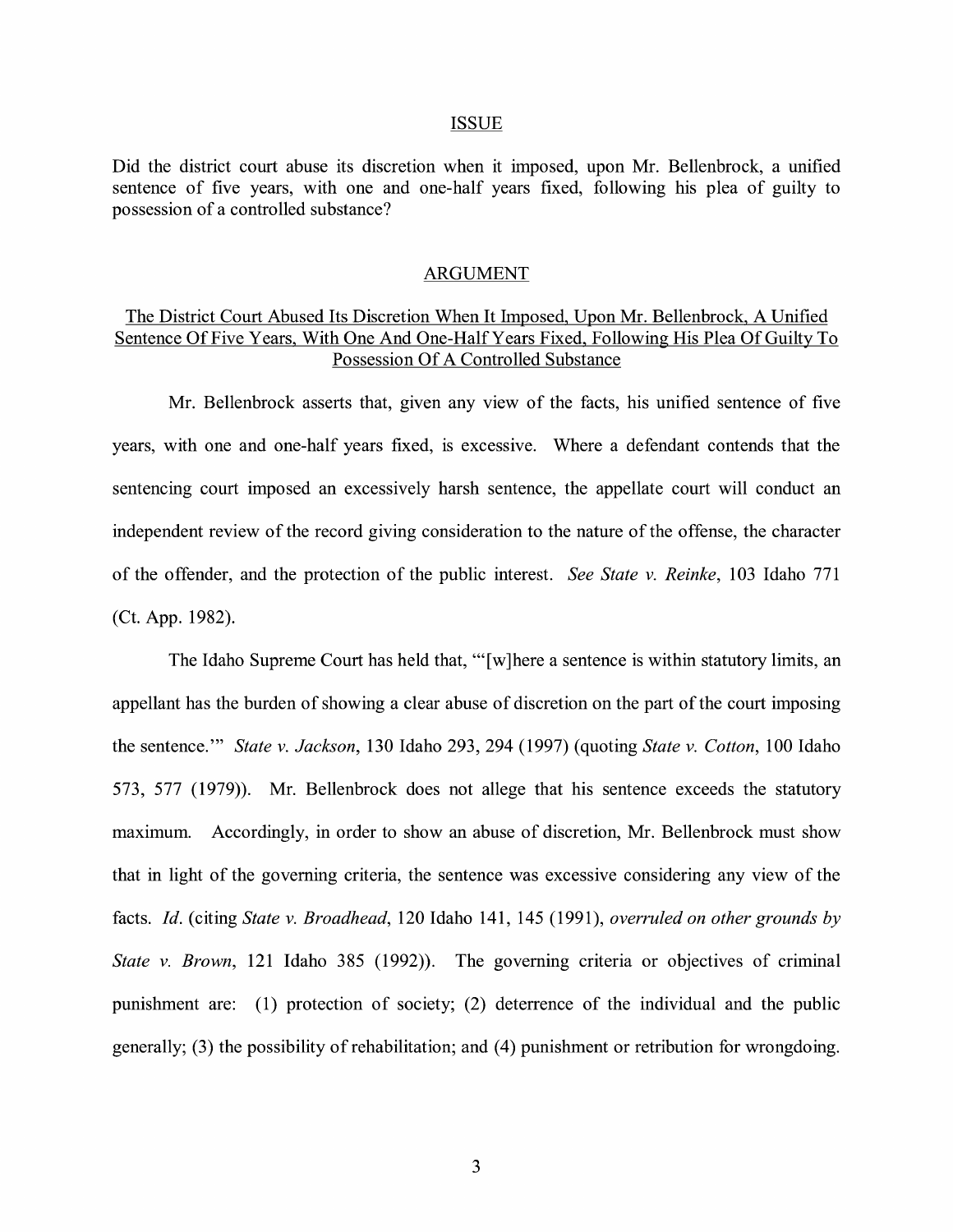*Id.* (quoting *State v. Wolfe,* 99 Idaho 382, 384 (1978), *overruled on other grounds by State v. Coassolo,* 136 Idaho 138 (2001)).

Appellate courts use a four-part test for determining whether a district court abused its discretion: Whether the trial court: (1) correctly perceived the issue as one of discretion; (2) acted within the outer boundaries of its discretion; (3) acted consistently with the legal standards applicable to the specific choices available to it; and (4) reached its decision by the exercise of reason. *Lunneborg v. My Fun Life,* 163 Idaho 856, 863 (2018). Mr. Bellenbrock asserts that the district court failed to give proper weight and consideration to the mitigating factors that exist in his case and, as a result, did not reach its decision by an exercise of reason.

Specifically, he asserts that the district court failed to give proper consideration to his admitted substance abuse problem and desire for treatment. Idaho courts have previously recognized that substance abuse and a desire for treatment should be considered as a mitigating factor by the district court when that court imposes sentence. *State v. Nice,* 103 Idaho 89 (1982).

Mr. Bellenbrock began using illegal substances as a teenager. **(PSI,** pp.7, 81.) He has used methamphetamine, heroin, marijuana, cocaine, inhalants, prescription opiates, synthetic cannabis, hallucinogens, Adderall, ecstasy, and alcohol. (PSI, p.81.) His drug of choice is marijuana. (PSI, p.378.) Although he "hates" methamphetamine and heroin, he admits that these are the drugs he turns to when he begins using again. (PSI, p.378.) Mr. Bellenbrock was diagnosed with Stimulant Use Disorder - Amphetamine Type, Severe; Opioid Use Disorder, Severe; and Alcohol Use Disorder, Severe – Early Remission. (PSI, p.8.) He recognizes that he is an addict and needs treatment to overcome his addiction. (PSI, p.82.) It was recommended that he participate in Level 11.1 Intensive Outpatient Treatment. (PSI, p.23.)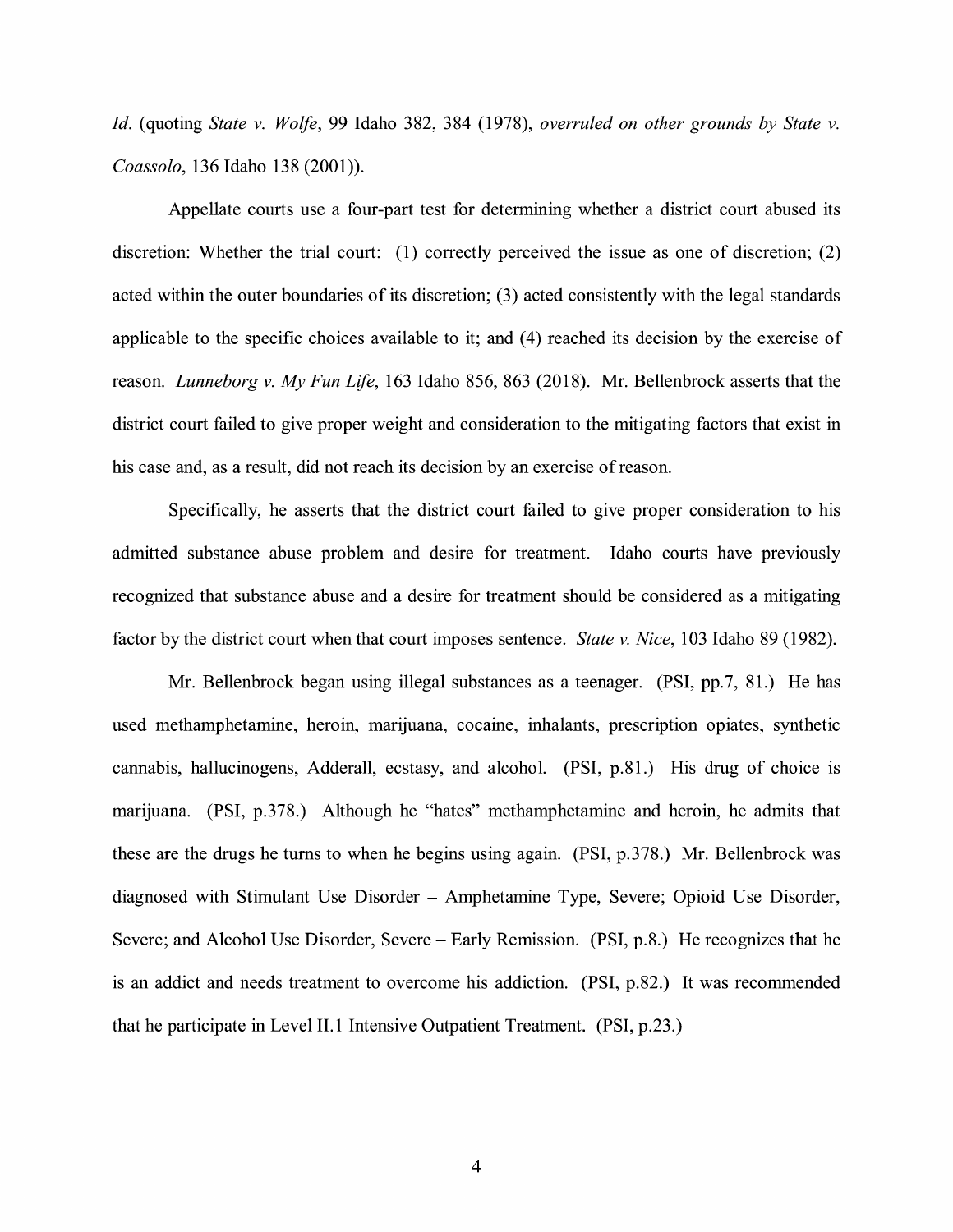Idaho courts have previously recognized that Idaho Code § 19-2523 requires the trial court to consider a defendant's mental illness as a sentencing factor. *Hollon v. State*, 132 Idaho 573, 581 (1999). Mr. Bellenbrock was recently diagnosed with Rule Out Major Depressive Disorder, Recurrent, With Psychotic Features; Rule Out Generalized Anxiety Disorder; Rule Out Posttraumatic Stress Disorder or Acute Stress Disorder or other disorder of extreme stress – Provisional; Rule Out Attention-Deficit/Hyperactivity Disorder - Combined presentation – Provisional; and Rule Out Conduct Disorder. (PSI, pp.9-25.) After receiving these diagnoses, Mr. Bellenbrock participated in a more thorough evaluation and was evaluated as having a primary diagnosis of Major Depressive Disorder – moderate and secondary diagnoses of ADHD, Opioid Use Disorder – Severe, and Stimulant Use Disorder – Severe. (PSI, p.380.) It was recommended that he participate in mental health treatment services. (PSI, p.381.)

Furthermore, in *State v. Shideler*, 103 Idaho 593, 594 (1982), the Idaho Supreme Court noted that family and friend support were factors that should be considered in the Court's decision as to what is an appropriate sentence. Mr. Bellenbrock has the support of his mother, step-father, sister, son's mother, girlfriend, and her mother. (PSI, p.378.)

Additionally, Mr. Bellenbrock has expressed his remorse for committing the instant offense. In *State v. Alberts*, 121 Idaho 204 (Ct. App. 1991), the Idaho Court of Appeals reduced the sentence imposed, "In light of Alberts' expression of remorse for his conduct, his recognition of his problem, his willingness to accept treatment and other positive attributes of his character." *Id.* 121 Idaho at 209. Mr. Bellenbrock has expressed his remorse for committing the instant offense stating, "I feel terrible and wish I would have [sought] help months prior." (PSI, p.5.) In his written comments to the district court he noted:

Im asking for help over the last 6 years Ive started a pattern a pattern I want to break going to prison and doing time is easy Ive been out there several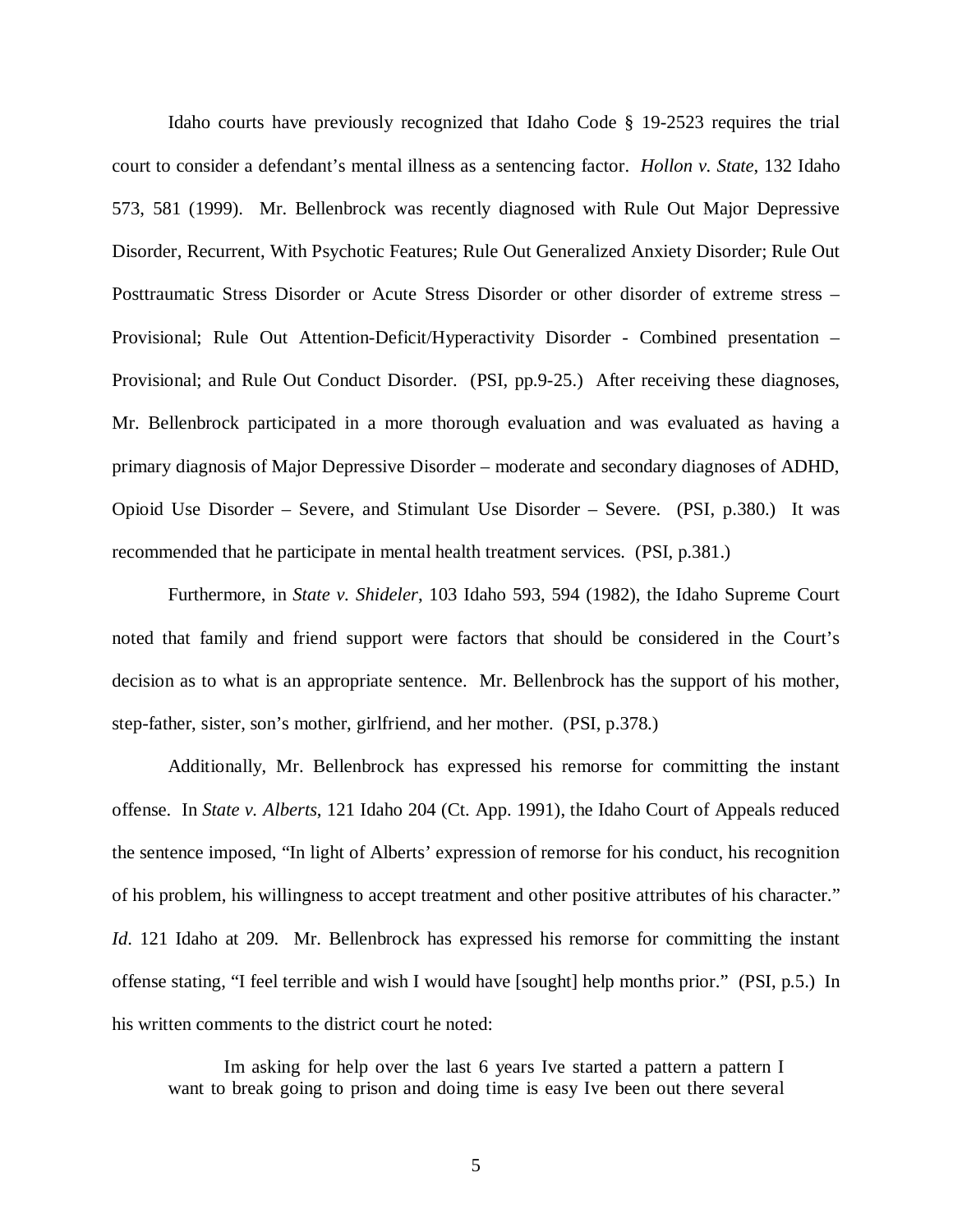times I have access to whatever I want can do whatever I want I get out on low supervision I think I have it all under control I dont listen to people when they say get help see a doctor my life slowly starts to fall apart I start using here and there I push people away I dont seek help I isolate use more drugs get arrested and thats happened over and over. Im done not listening to people that care and profesionals. Ive been told for years seek mental health help Im more ready now than ever to be honest with myself and others ask for and hopefully get the help I need so I can stop using drugs stop getting into trouble stop going to prison and become the functioning member of society I know I can be. [sic]

(PSI, p.5.) He expressed similar sentiments at the sentencing hearing:

I know what I did was wrong, I accept full responsibility for my actions. Like the State says, I've been to prison a couple times now. I'm on this downward spiral that the same thing keeps happening over and over and over again. I go out for two years, year and a half, I get let out on limited supervision, I go, I think I have everything in line, I don't listen to people when they tell me go see a doctor, check yourself in, I start isolating, I push everybody away, and I start using drugs and that turns into severe depression where I don't want to live anymore, I don't want to keep pushing forward, I want to just quit and that ends up putting me into treatment facilities and the County Jail, and then I sit there for months and months and then the same cycle over and over again.

My mental health is something that I've neglected over the years and something that I know I need to face. I need to handle these demons or I'm not going to be around a whole lot longer to face them. I have a good support system out there right now, I have a sober place to live, I talked to my boss, he's still hanging onto my job for me, I have transportation, I'm almost 90 days clean and sober right now, and that's something I want to hang onto and keep pushing forward with.

I know going to prison right now is definitely on the table, but I've been there, like I said, a couple times and all that's out there is drugs, violence, gangs, and it hasn't done anything for me. I guess I'm just asking for maybe help me try something different this time because I don't want to keep doing the same thing over and over again. I got a little boy that I want to make sure doesn't go down the same road I've been going down, and I just hope you take all that into consideration.

 $(Tr., p.23, L.19 - p.25, L.2.)$ 

Based upon the above mitigating factors, Mr. Bellenbrock asserts that the district court abused its discretion by imposing an excessive sentence upon him. He asserts that had the district court properly considered his substance abuse, desire for treatment, mental health issues,